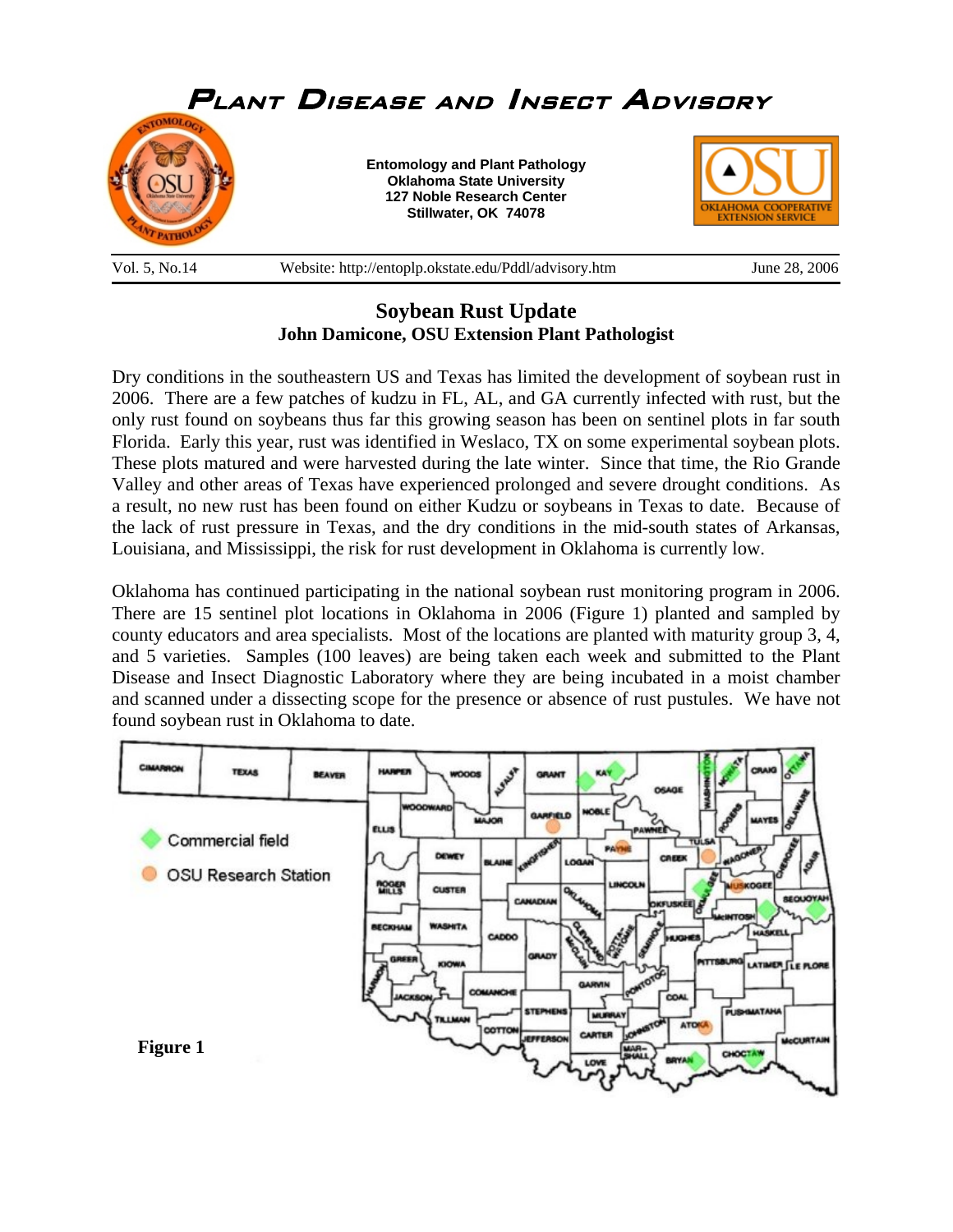The status of soybean rust in Oklahoma and nationally can be tracked at http://www.sbrusa.net/. Figure 2 shows the national rust picture from sentinel plots. By clicking on the state icon and selecting 'Oklahoma' a better resolution of the current reports from sentinel plot locations in the state can be viewed (Figure 3). Commentary from each state detailing state-specific conditions and disease status can be read by clicking on a state in the "blue map" (Figure 4).